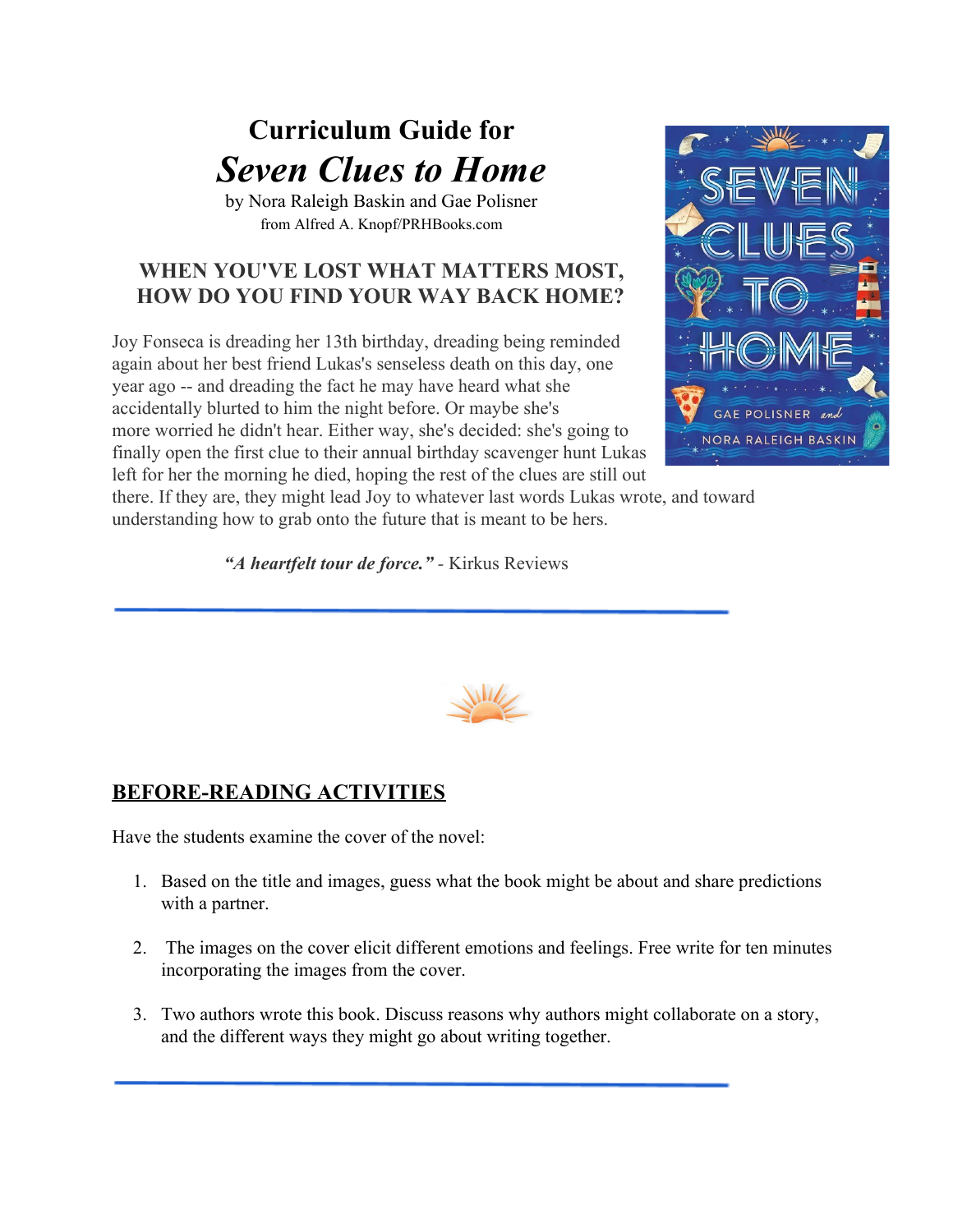

## **DURING-READING ACTIVITIES**

- 1. Using a reader's notebook, keep two timelines—one for Lukas and one for Joy. Are there places where their timelines overlap, or places where their timelines jump in a way that surprises the reader?
- 2. At the end of each chapter or every few chapters, have readers craft discussion questions of their own to bring to class or literature circle meetings. They should be questions that can elicit more than one response and lead to deeper conversation and more questions. Students should look for similes, metaphors, tension and conflict, characterization, lyrical language, tone, mood, and other literary devices.
- 3. In their readers' notebooks, have students create character bios for Joy and for Lukas. Either provide, or have the students draw, an outline of a figure and fill it with words that describe each character. Have them do these outline/bios for secondary characters as they are introduced.
- 4. As they read, have students keep a list of vocabulary words, any word they didn't know or weren't sure of. In class, make a collective word cloud poster.



### **DISCUSSION QUESTIONS**

- 1. In the story, Lukas hides *six* clues for Joy, so why do you think the title is *Seven* Clues to Home?
- 2. The book is set in a fictional town on Long Island, NY, called Port Bennington. Can you see what this town looks like in your mind? What literary devices do the authors use to paint this picture for the reader?
- 3. How do Joy and Lukas become friends? Why might this be significant to the story?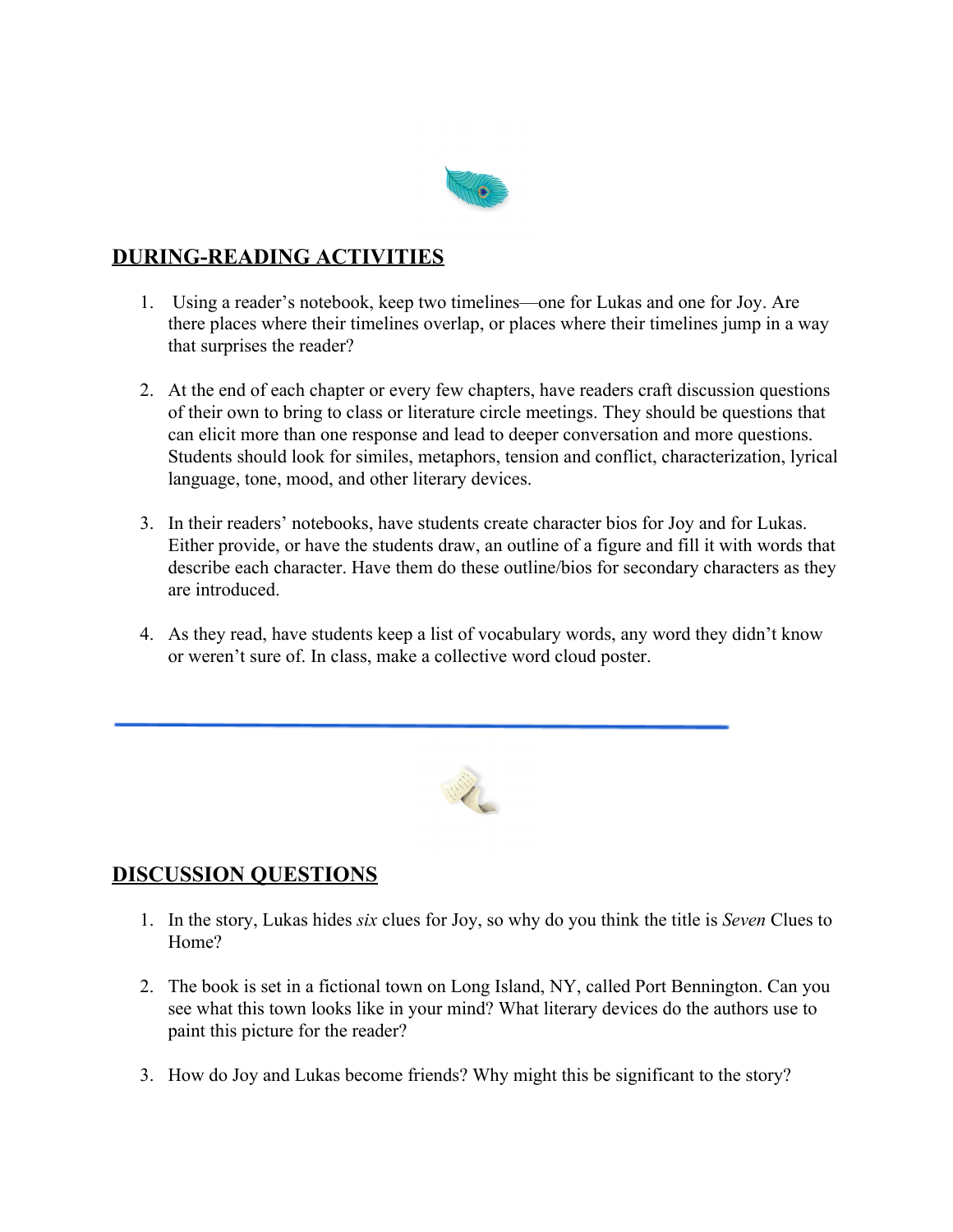- 4. In the beginning of the story, what does the reader know about Joy and Lukas' relationship with each other? How does their relationship change as the story continues?
- 5. Why do you think the authors chose to begin the story with Joy when Lukas' story takes place a year *earlier*?
- 6. When we first meet Joy, is she mad at Lukas? Can a person be mad at someone they love?
- 7. In the beginning of the story, Lukas' brother Justin tells him not to give Joy the necklace. Why?
- 8. What is the birthday paradox? How many students in your class might have the same birthday as you do?
- 9. At Vincent's Pizza, we "meet" Rand for the first time, the only way we ever see him in the story: through a flashback (pp. 26-27). How do you feel about Rand in that first scene? Do your feelings about him ever change during the story? If so, when and why?
- 10. According to Joy, what is the "One perfect wish that could easily come true." (p. 44)? Does it come true in the story? If so, how? If not, why not?
- 11. At Thea's shop, Joy shares how her name is used as a word in many different ways. (p. 65). Do you think Joy likes this fact or it bothers her? Do you have a name that is also a word? Can you think of other "word" names and how they are used in different ways?
- 12. At the marina, Lukas remembers how Mr. Carter made such a big point of teaching his students to shake hands and look someone in the eye when they are speaking. (pp. 92-93). Why is this memory important to Lukas? How else did Mr. Carter influence Lukas and Joy?
- 13. When Joy waits for her sister to come pick her up from B&B Sports and Tackle she begins to feel sad. Why is she feeling sad at this moment in particular? What is the symbolism in this chapter and what do you think it represents for Joy. (pp. 98-99)?
- 14. On p. 101, Lukas describes what he sees as, "The sun is doing that sparkle-popcorn thing off the water today. . . " (p. 101). What literary device is this? Can you picture what Lukas describes? How might YOU describe something you love to look at without using common cliches?
- 15. At the end of Chapter 8, as Mr. Carter is leaving the marina, he tells Lukas, "Don't be afraid to follow your heart." (p. 106). Why does he say this? What does he mean by it? Has there been a time when you were afraid to follow your heart and didn't? Do you wish you had?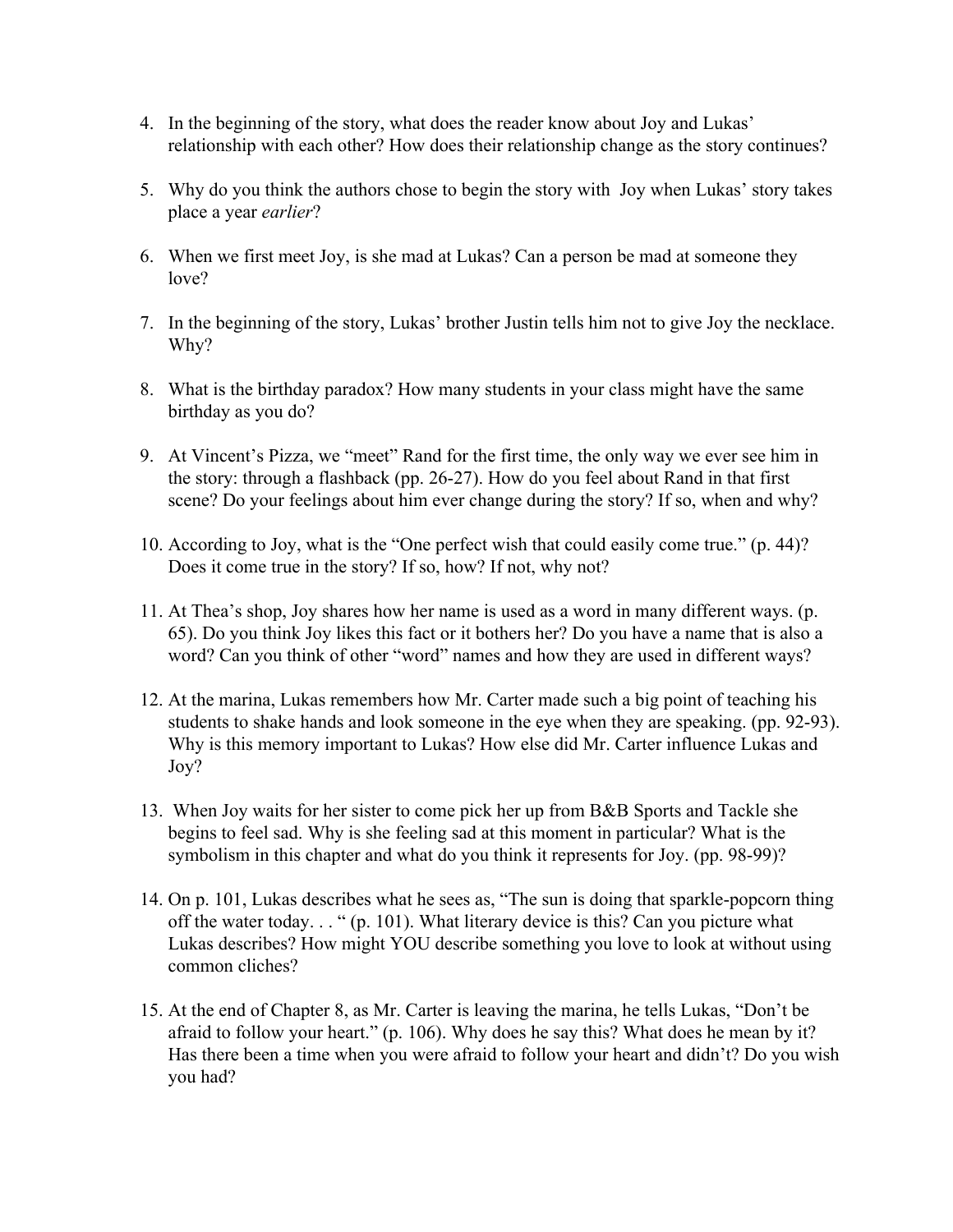- 16. Lukas thinks a lot about the island called Execution Rocks -- and the story behind it. What does it represent to Lukas? Why is it important to him?
- 17. In Chapter 12, Joy finally tells her sister Natalia how much she misses Lukas, and Natalia responds, "I know you do." Joy reacts saying she's grateful her sister doesn't say, "We all do." (p. 140).

Why is she grateful for this? Why does the way Natalia answers feel helpful to Joy?

- 18. What is the role that math plays in the clues, lives, and relationship of Joy and Lukas?
- 19. What is the role of each of the main secondary characters in the story, like Natalia, Justin, and Mr. Carter?
- 20. Lukas' brother Justin often talks about his father and remembers him better than Lukas is able to. How does this affect their brotherly relationship?
- 21. We don't actually get to see what happens with Lukas' mom and Rand -- or Justin -- at the end. What do you think happens to them?
- 22. Joy has a big family with two sisters and a brother. How is her family important to her? What role do each of her siblings play in helping Joy find the final clue?
- 23. When they first became friends, Joy tells Lukas, "You're nice, not wild…not a troublemaker." And he replies, "What if I'm both?" (p. 17) Later, when Lukas is at the consignment shop and thinks about the ring Rand bought his mother, he concludes, "[Rand] wasn't all good or all bad." (p. 60). Toward the end, when he remembers the landlord's tree survey, Lukas thinks, "You'd think it was a good thing, to have a lot of trees. But I guess some things can be good *and* bad at the same time." (p. 151).

Is it possible for people and situations to be two contrasting, even seemingly opposite, things at the same time? Explain what you think, why this is important, and give examples.

- 24. What are some of the central ideas and themes examined in SEVEN CLUES TO HOME? What are some insights you gained from the story?
- 25. The novel includes several of the characters' memories, like the candy garden Lukas and Joy planted, or the *Head, Bodies, Feet* game that Lukas' family played in the hospital when his father was dying. What are some of the ways in which we hold on to memories? What are some memories that are important in your family?
- 26. Joy and Lukas have voices/personalities that are distinctly different from one another. Why is this so important to a story? Do you think the authors achieved this? If so, how?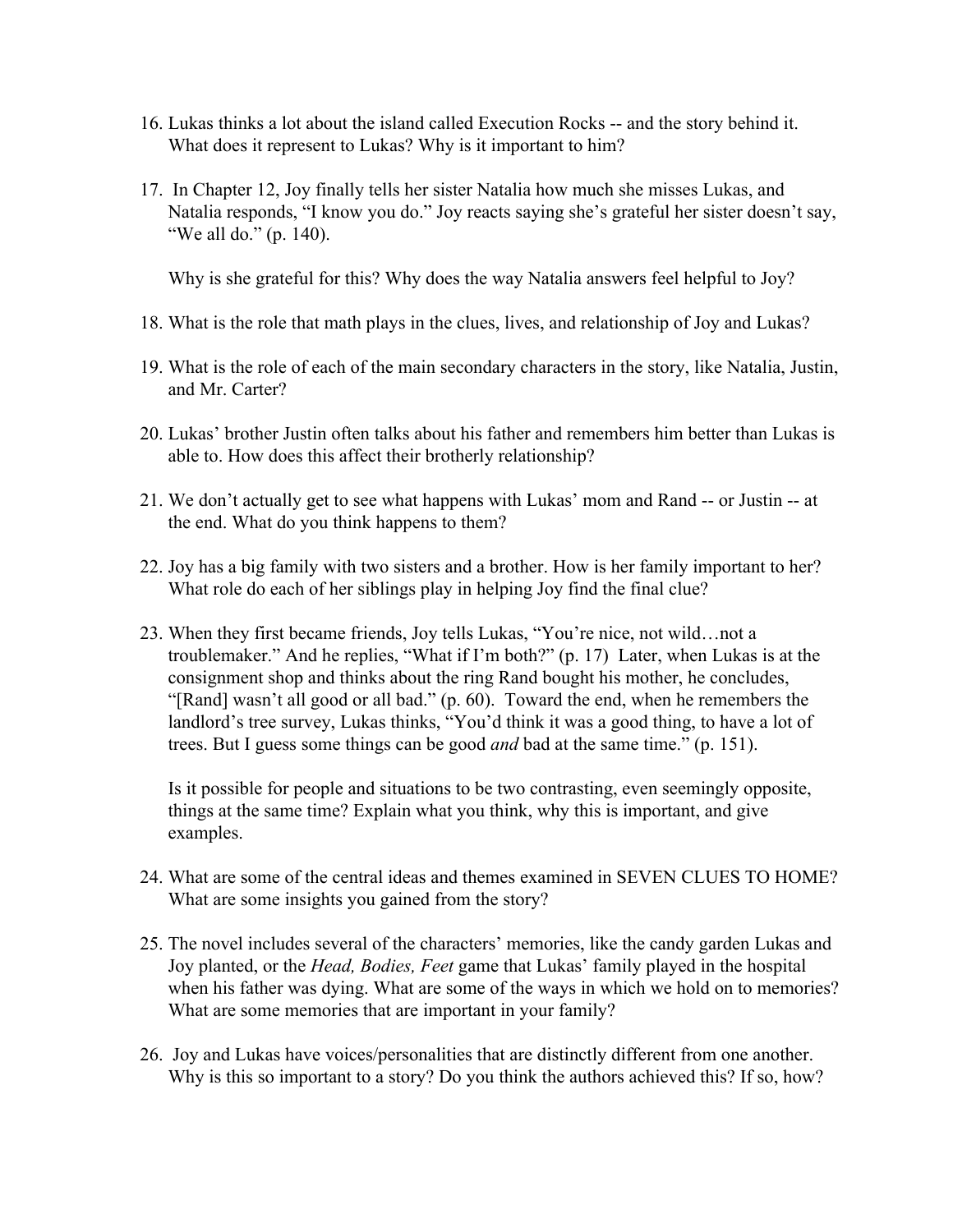

## **AFTER-READING ACTIVITIES**

#### **1. Free-write prompts working from quotes:**

There are no rules in free-writing except to keep writing for the entire time, usually 5-8 minutes. Students may write directly from the quoted line, or on anything it leads them to think or feel. They may write in any format: story, memoir, poem, letter, stream of consciousness, list, essay, fiction, nonfiction, humorous, or serious, any point of view. Revising and editing are not necessary in free-writing.

#### **Choose one of these, or other, quotes from the book:**

"Once upon a time my birthday was fun." (p. 1)

"Just pay it forward." (p. 29)

"Sometimes there is a will, and no way." (p. 89)

"There are moments that change everything…" (p. 157)

"You can't cross the water by merely standing on shore and staring out at the sea." (p. 173)

"I wonder if things will get better or get worse, but I imagine it's probably a little of both." (p. 192)

#### **Choose a quote from another piece of children's literature, for example:**

"When given the choice between being right or being kind, choose kind." - RJ Palacio, *Wonder*

"Friendship is born at that moment when one person says to another, 'What! You too? I thought I was the only one." $-$  C.S. Lewis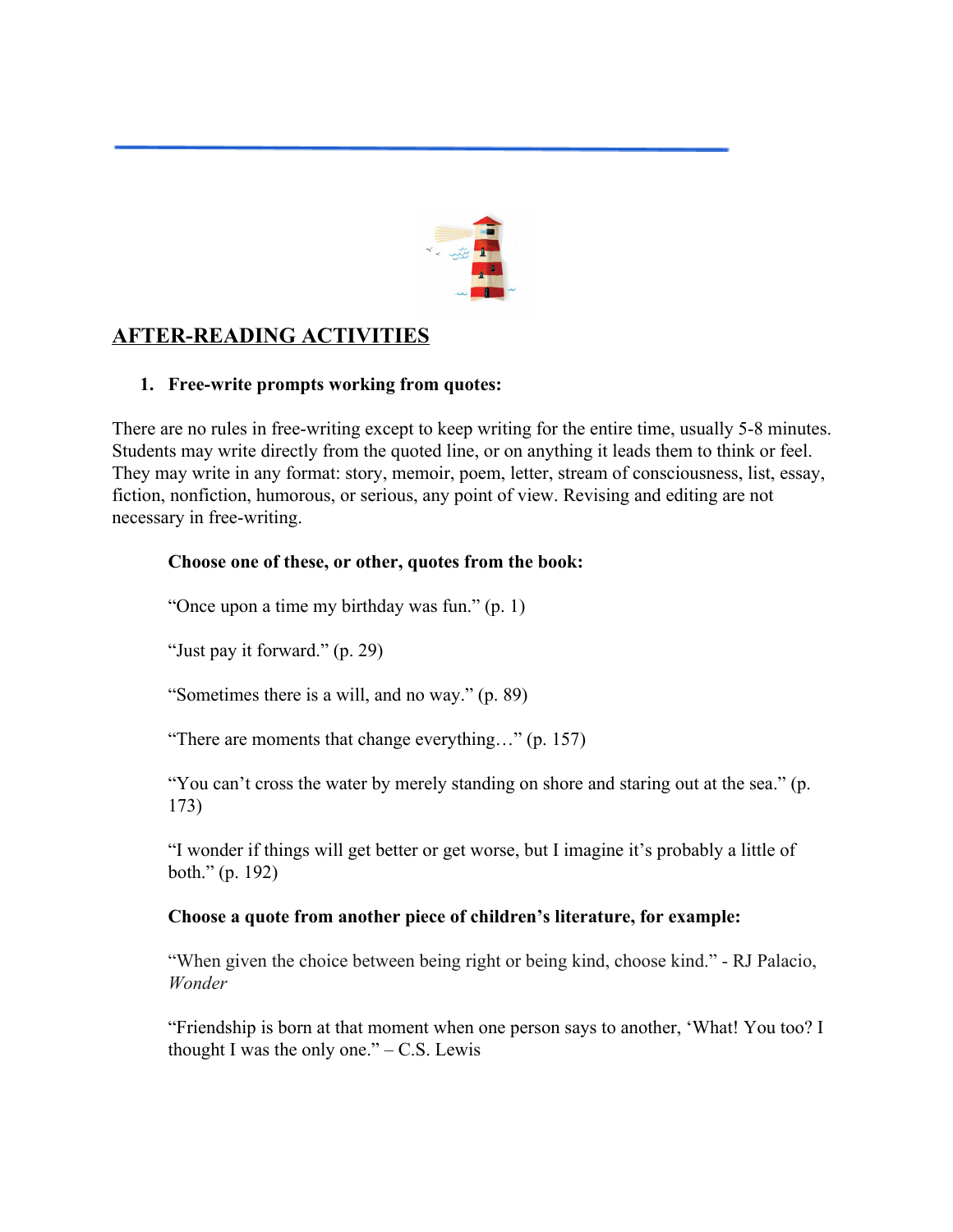"I am happy. I am very happy. This morning when I woke up I felt good because the sun was shining. I felt good because I was a frog." - Arnold Lobel, *Days with Frog and Toad*

#### **2. I Am Poetry**

Write an "I Am" poem from the point of view of either Lukas or Joy. This activity encourages students to walk in the shoes of the characters, see with the eyes, hear with the ears, and feel with the heart of someone other than themselves, and builds empathy. Students can work individually or collaboratively.

Below is the standard "I Am" poetry format, but readers can be encouraged to modify any verbs.

| I am                                                                   |
|------------------------------------------------------------------------|
| [character's name and identity]                                        |
| I wonder                                                               |
| I see                                                                  |
| I want                                                                 |
| I am                                                                   |
| [not the character's name; additional information about the character] |
| I pretend                                                              |
| I feel                                                                 |
| I worry                                                                |
| I cry                                                                  |
| I am                                                                   |
| [not the character's name; additional information about the character] |
| I say                                                                  |
| I dream                                                                |
| 1 try                                                                  |
| I hope                                                                 |
| 1 am                                                                   |

*[character's name, including more information about the character as a conclusion]*

#### **3. Memoir Scavenger Hunt**

Readers design a 6-clue scavenger hunt for someone special in their lives, using clues that have particular shared meaning to them. The clues can take them through their town, school, or house. A brainstorming chart for this activity may be found here:

[https://docs.google.com/document/d/1jaTNpcsdstScqMeC-w7wHbWXvl-ZzhvJ6UcfIqQYyBI/e](https://docs.google.com/document/d/1jaTNpcsdstScqMeC-w7wHbWXvl-ZzhvJ6UcfIqQYyBI/edit?usp=sharing) [dit?usp=sharing](https://docs.google.com/document/d/1jaTNpcsdstScqMeC-w7wHbWXvl-ZzhvJ6UcfIqQYyBI/edit?usp=sharing)

More ideas for content-related scavenger hunts for SEVEN CLUES TO HOME may be found here:

[https://docs.google.com/document/d/1JrSxh6bYRI-Wk1qNKsgXYiIqyyWEGRhSuvN33pvXoe](https://docs.google.com/document/d/1JrSxh6bYRI-Wk1qNKsgXYiIqyyWEGRhSuvN33pvXoeU/edit?usp=sharing) [U/edit?usp=sharing](https://docs.google.com/document/d/1JrSxh6bYRI-Wk1qNKsgXYiIqyyWEGRhSuvN33pvXoeU/edit?usp=sharing)